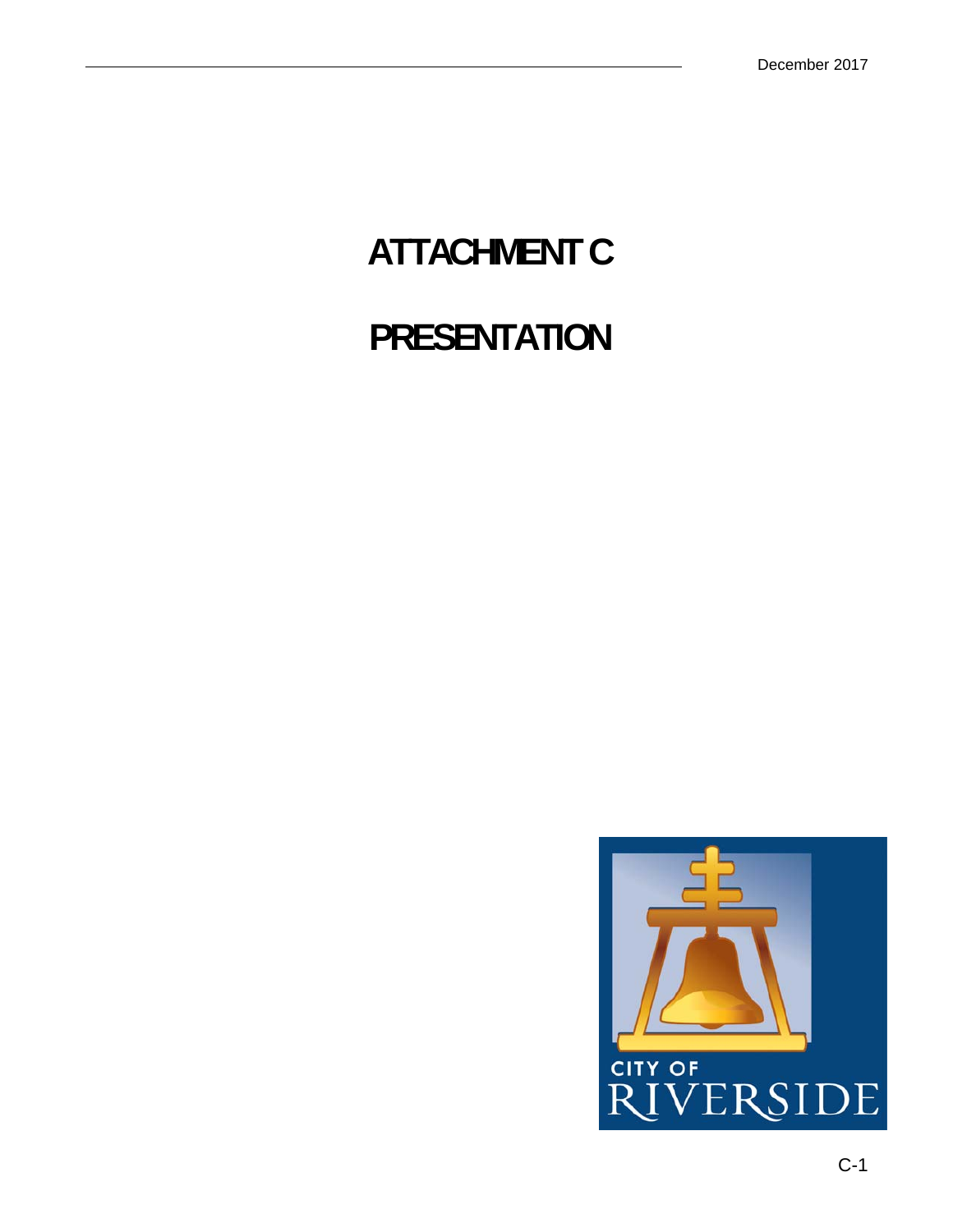

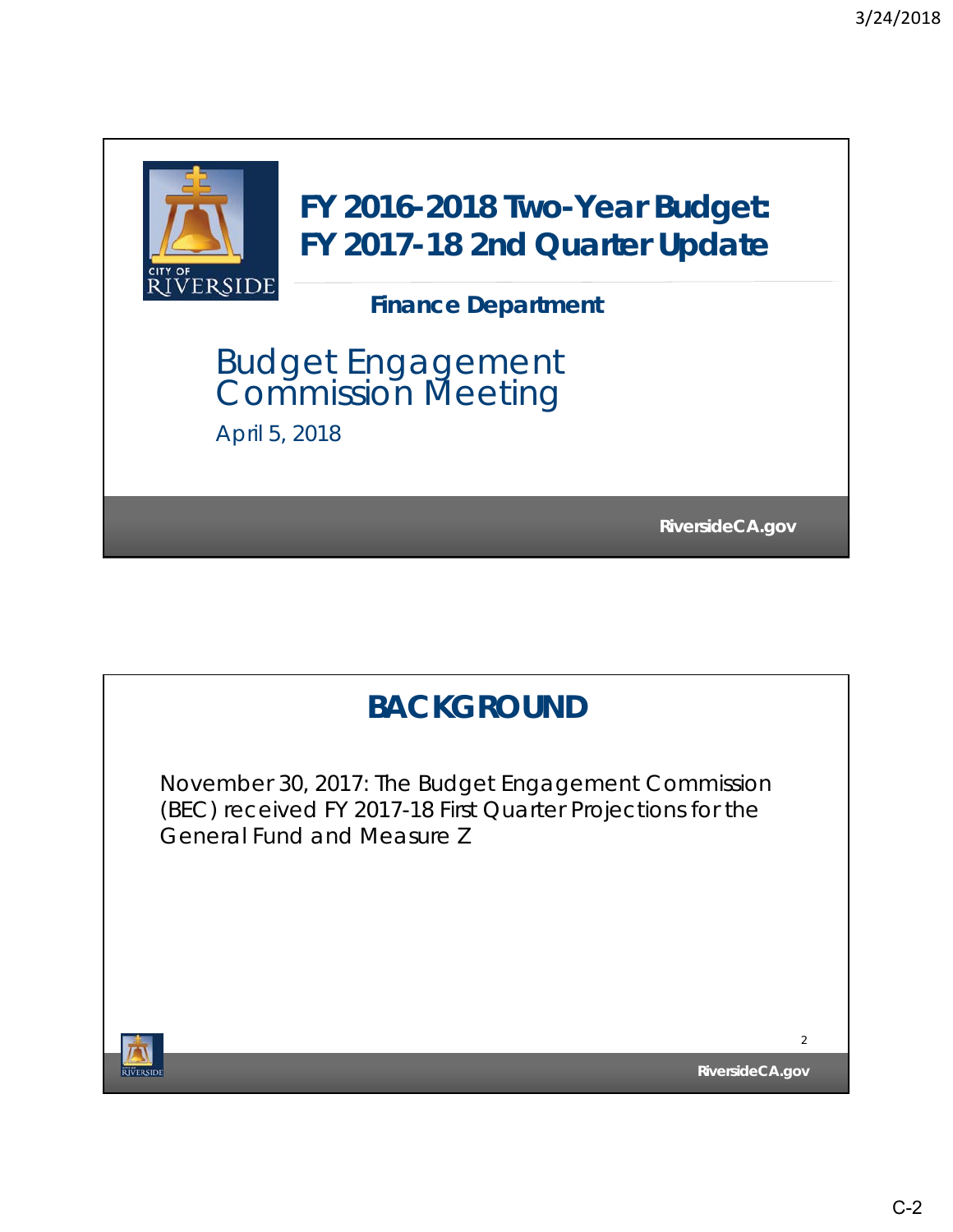

- projects the City to be in a surplus position by year-end of approximately \$2.6 million.
- As compared to 1<sup>st</sup> Quarter Projections,
	- No change in revenue projections
	- Additional savings of \$250,000 expected due to vacancies in Community & Economic Development.



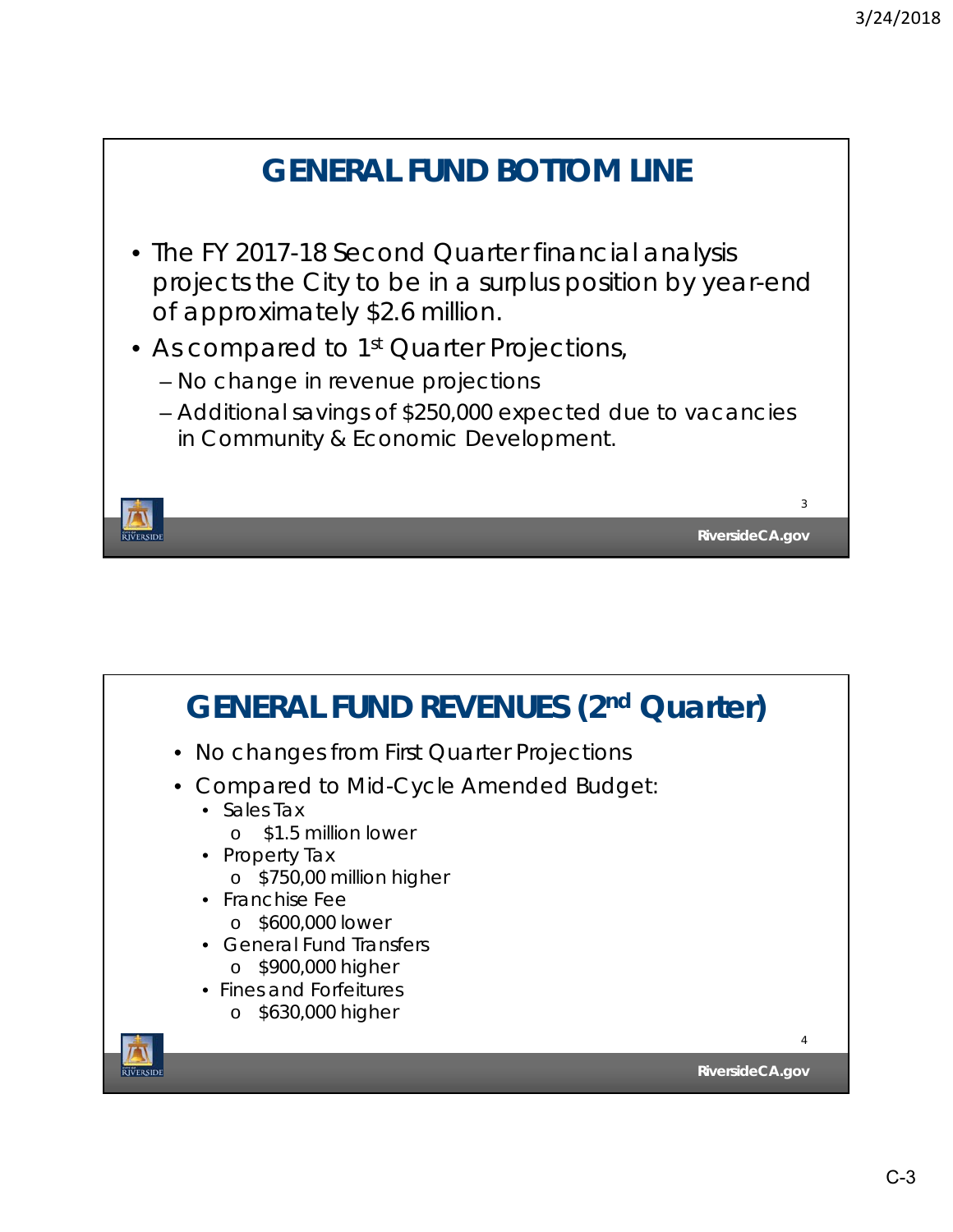